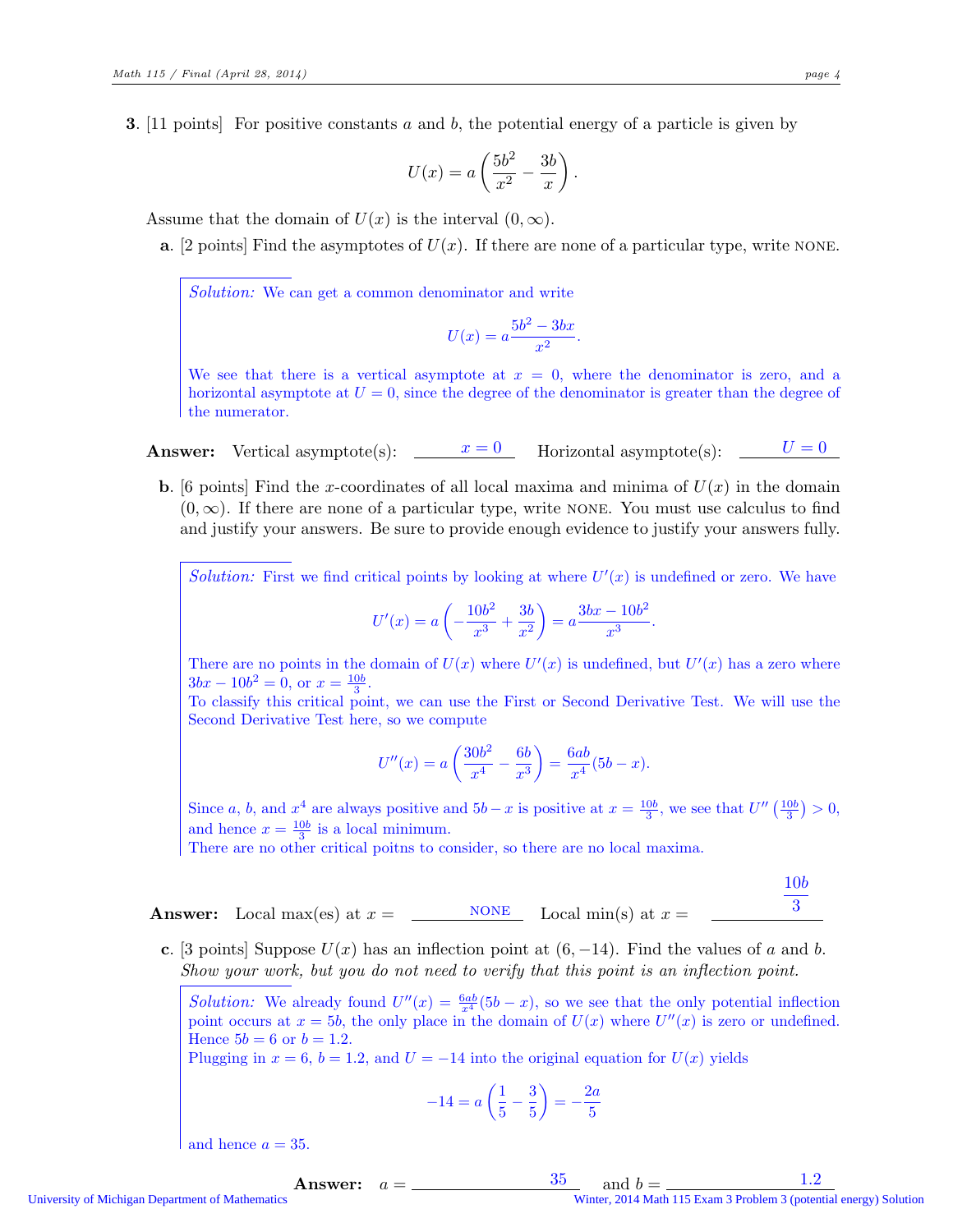**3.** [13 points] Let f be a function such that  $f''(x)$  is defined for all real numbers. A table of some values of  $f'$  is given below.

| u. |  |  | v |  |
|----|--|--|---|--|
| w  |  |  | u |  |

Assume that  $f'$  is continuous and either always decreasing or always increasing between consecutive values of  $x$  shown in the table.

**a.** [2 points] Using the table above, estimate  $f''(11)$ . *Show your work.* 

*Solution:* Since  $f''$  is the derivative of  $f'$ ,  $f''(11) \approx \frac{f'(11) - f'(9)}{11}$  $\frac{(1) - f'(9)}{11 - 9} = \frac{-4 - 0}{11 - 9}$  $\frac{1}{11-9} = -2$ .

Answer:  $f''(11) \approx$   $-2$ 

For parts (b) through (e) below, find the indicated values. Write NONE if there are no such values of  $x$ . Write NOT ENOUGH INFO if there is not sufficient information to determine a value. You do not need to explain your reasoning.

**b.** [3 points] Find the x-coordinates of all critical points of  $f(x)$  on the interval  $2 < x < 11$ .

Answer: critical point(s) at  $x = \underline{\hspace{2cm}}$  4, 9

c. [3 points] Find the x-coordinates of all local minima of  $f(x)$  on the interval  $2 < x < 11$ .

Answer: local min(s) at  $x =$  <u>NONE</u>

d. [3 points] Find the x-coordinates of all inflection points of  $f(x)$  on the interval  $2 < x < 11$ .

Answer: inflection point(s) at  $x = \underline{\hspace{2cm}}$  4, 6

e. [2 points] Find all values of x at which  $f(x)$  attains its global maximum on the interval  $2 \leq x \leq 11$ .

**Answer:** global max(es) at  $x = \underline{\hspace{1cm}}$  9